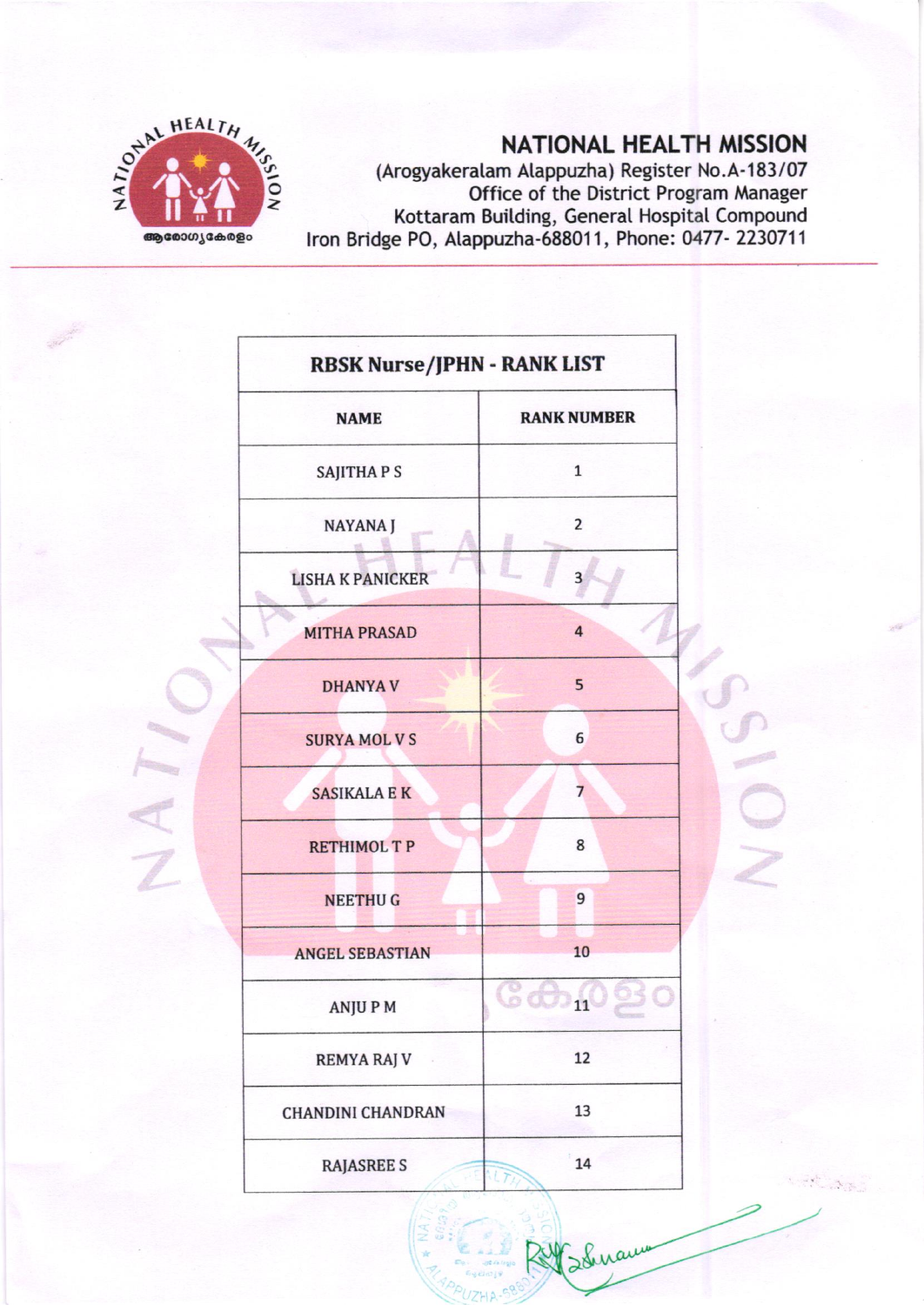

## **NATIONAL HEALTH MISSION**

(Arogyakeralam Alappuzha) Register No.A-183/07 Calegyancially Aleppezing Register No. A 189787<br>Office of the District Program Manager<br>Kottaram Building, General Hospital Compound<br>Iron Bridge PO, Alappuzha-688011, Phone: 0477- 2230711

| <b>ASWATHY ANIL</b>      | 15         |
|--------------------------|------------|
| <b>VIDYAS</b>            | 16         |
| <b>ANEESHAS</b>          | 17         |
| PRAJEESHA P              | 18         |
| <b>AMRUTHA S</b>         | 19         |
| <b>MINI MARYDAS</b>      | 20         |
| <b>SARIKAL</b>           | 21         |
| <b>ALEENA ALBIN</b>      | 22         |
| <b>ARATHY SUNEENDRAN</b> | 23         |
| <b>AYANA S KUMAR</b>     | 24         |
| <b>SREE PARVATHY</b>     | 25         |
| <b>CHINCHUK</b>          | 26         |
| <b>ANITHA KU</b>         | 27         |
| <b>LINCY SAMUEL</b>      | 28         |
| <b>SUJITHA A S</b>       | 29         |
| LEKHA KUMARIYAMMA L      | 30<br>IEAL |
|                          | Whoshercum |
|                          |            |